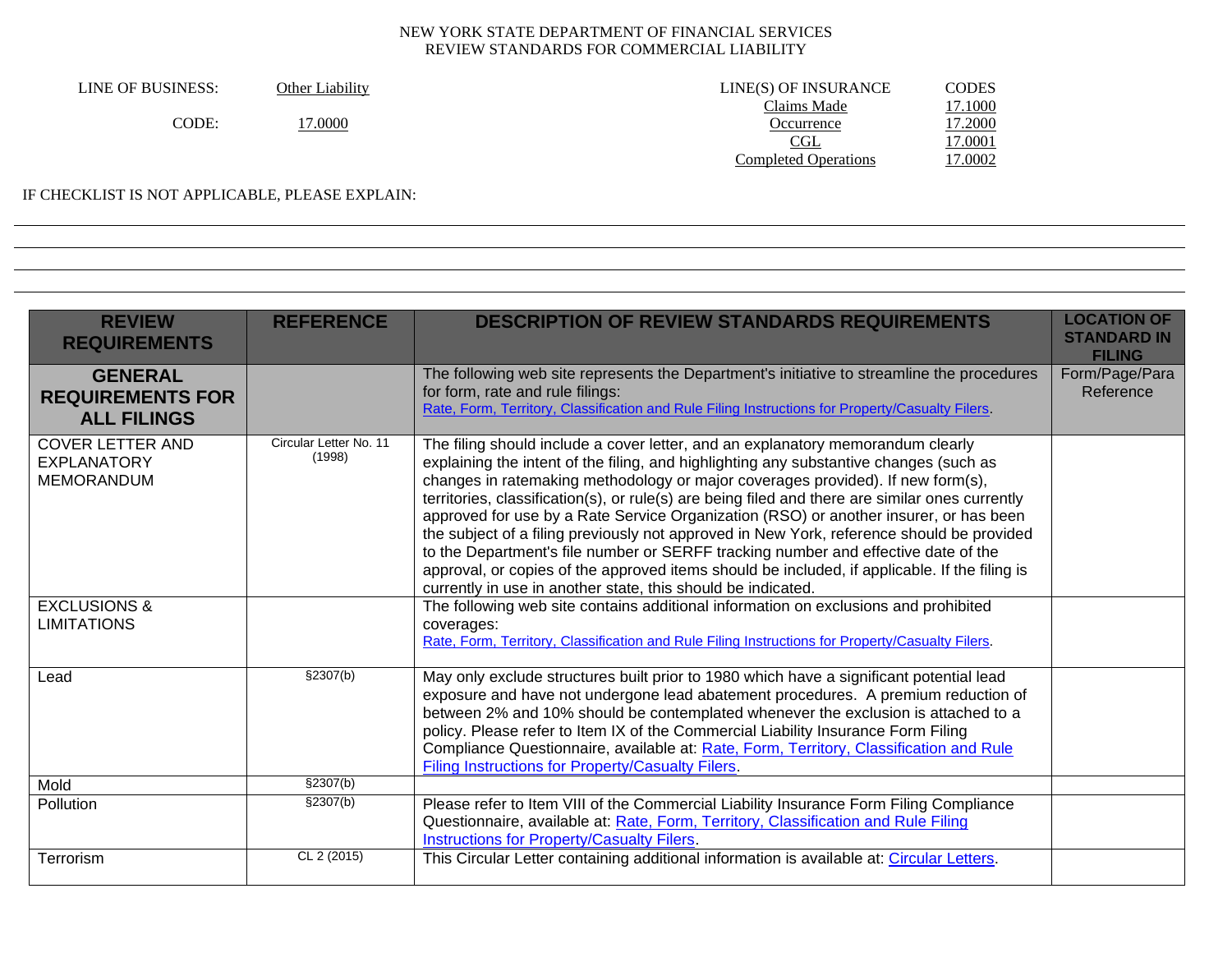| <b>REVIEW</b><br><b>REQUIREMENTS</b>                                                    | <b>REFERENCE</b>                                                    | <b>DESCRIPTION OF REVIEW STANDARDS REQUIREMENTS</b>                                                                                                                                                                                                                                                                                                                                                                                                                                                                                                                                                                                                                                                                                                                                                                                                                                                                                                                                                                                                                                                                                                                                                            | <b>LOCATION OF</b><br><b>STANDARD IN</b><br><b>FILING</b> |
|-----------------------------------------------------------------------------------------|---------------------------------------------------------------------|----------------------------------------------------------------------------------------------------------------------------------------------------------------------------------------------------------------------------------------------------------------------------------------------------------------------------------------------------------------------------------------------------------------------------------------------------------------------------------------------------------------------------------------------------------------------------------------------------------------------------------------------------------------------------------------------------------------------------------------------------------------------------------------------------------------------------------------------------------------------------------------------------------------------------------------------------------------------------------------------------------------------------------------------------------------------------------------------------------------------------------------------------------------------------------------------------------------|-----------------------------------------------------------|
|                                                                                         |                                                                     |                                                                                                                                                                                                                                                                                                                                                                                                                                                                                                                                                                                                                                                                                                                                                                                                                                                                                                                                                                                                                                                                                                                                                                                                                |                                                           |
| Tobacco                                                                                 | \$2307(b)                                                           | Such exclusion should be limited to the deleterious health effects associated with the use<br>of such products only. Please refer to Item I.O of the Commercial Liability Insurance<br>Form Filing Compliance Questionnaire, available at: Rate, Form, Territory, Classification<br>and Rule Filing Instructions for Property/Casualty Filers.                                                                                                                                                                                                                                                                                                                                                                                                                                                                                                                                                                                                                                                                                                                                                                                                                                                                 |                                                           |
| <b>FILING SUBMISSION</b>                                                                | §2305 & §2307<br>CL 19 (1992)<br>Supplement No 1 to<br>CL 11 (1998) | Forms, territories, classifications, rating rules, rates and rating plans are subject to prior<br>approval.                                                                                                                                                                                                                                                                                                                                                                                                                                                                                                                                                                                                                                                                                                                                                                                                                                                                                                                                                                                                                                                                                                    |                                                           |
| Compliance Questionnaires,<br>Forms and Optional "Speed<br>to Market" Filing Procedures | CL 11 (1998)<br>Supplement No 3 to CL 11<br>(1998)                  | Please refer to the following web site for additional information:<br>Rate, Form, Territory, Classification and Rule Filing Instructions for Property/Casualty<br>Filers.                                                                                                                                                                                                                                                                                                                                                                                                                                                                                                                                                                                                                                                                                                                                                                                                                                                                                                                                                                                                                                      |                                                           |
| <b>NO FILE OR FILING</b><br><b>EXEMPTIONS</b><br>PROHIBITED COVERAGES                   | Article 63<br>11NYCRR16(Reg. 86)                                    | An authorized insurer must obtain a "Special Risk License" prior to writing business in the<br>"Free Trade Zone". Such business shall be limited to a Special Risk defined as either a<br>Class 1 risk, Class 2 risk as enumerated in the list contained in Regulation 86, or a Class<br>3 risk. Although filing is not required for a Class 1 risk or a Class 2 risk, rates and policy<br>forms applied to special risks must still satisfy governing standards set forth in the<br>Insurance Law and regulations. If it is a class 3 risk then the company is required to file<br>for information only any form that has not been previously filed with the Superintendent<br>within three business days after the first delivery of a policy using such form, but no later<br>than 60 calendar days after the inception date of such policy. It should be noted that any<br>policy form that an insurer previously filed with the Superintendent and that the<br>Superintendent disapproved or rejected or that the insurer withdrew will not be considered<br>to have been previously filed with the Superintendent.<br>While the Department does not have an exhaustive list, some examples of prohibited |                                                           |
|                                                                                         |                                                                     | coverages include punitive damages and corporal punishment. Please refer to the<br>following web site for additional information: Rate, Form, Territory, Classification and Rule<br>Filing Instructions for Property/Casualty Filers.                                                                                                                                                                                                                                                                                                                                                                                                                                                                                                                                                                                                                                                                                                                                                                                                                                                                                                                                                                          |                                                           |
| <b>Assault and Battery</b>                                                              | §2307(b)                                                            | Coverage for Assault and Battery is prohibited except for defense of person or property.<br>Please refer to Item I.A.1.c of the Commercial Liability Insurance Form Filing Compliance<br>Questionnaire, available at: Rate, Form, Territory, Classification and Rule Filing<br><b>Instructions for Property/Casualty Filers.</b>                                                                                                                                                                                                                                                                                                                                                                                                                                                                                                                                                                                                                                                                                                                                                                                                                                                                               |                                                           |
| Discrimination                                                                          | CL 6 (1994)                                                         | Coverage for discrimination may only be provided on vicarious basis or for disparate<br>impact.                                                                                                                                                                                                                                                                                                                                                                                                                                                                                                                                                                                                                                                                                                                                                                                                                                                                                                                                                                                                                                                                                                                |                                                           |
| <b>Indemnification Policy</b>                                                           | §3420                                                               | Is not permitted. Liability coverage must be provided on a pay on behalf basis. Please<br>refer to Item I.B.1 of the Commercial Liability Insurance Form Filing Compliance<br>Questionnaire, available at: Rate, Form, Territory, Classification and Rule Filing<br><b>Instructions for Property/Casualty Filers.</b>                                                                                                                                                                                                                                                                                                                                                                                                                                                                                                                                                                                                                                                                                                                                                                                                                                                                                          |                                                           |
| <b>Intentional Acts</b>                                                                 | \$2307(b)                                                           | May only be provided on vicarious basis or for disparate impact. Please refer to Item<br>I.A.1.b of the Commercial Liability Insurance Form Filing Compliance Questionnaire,<br>available at: Rate, Form, Territory, Classification and Rule Filing Instructions for<br><b>Property/Casualty Filers.</b>                                                                                                                                                                                                                                                                                                                                                                                                                                                                                                                                                                                                                                                                                                                                                                                                                                                                                                       |                                                           |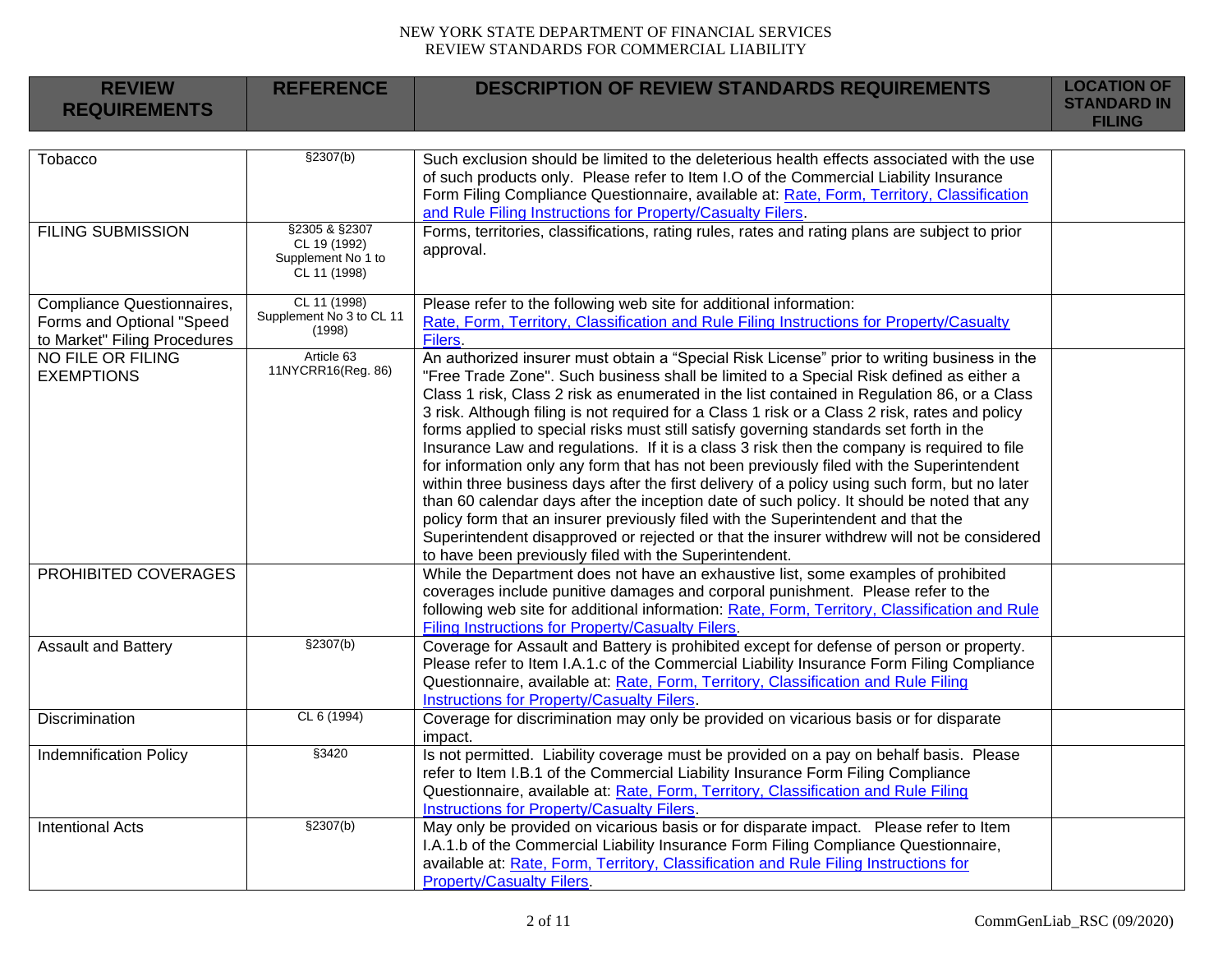| <b>REVIEW</b><br><b>REQUIREMENTS</b>                            | <b>REFERENCE</b>                                                                                                                             | <b>DESCRIPTION OF REVIEW STANDARDS REQUIREMENTS</b>                                                                                                                                                                                                                                                                                                                                                                                                                                                                                                                                                                                                                                                                                                                                                                                      | <b>LOCATION OF</b><br><b>STANDARD IN</b><br><b>FILING</b> |
|-----------------------------------------------------------------|----------------------------------------------------------------------------------------------------------------------------------------------|------------------------------------------------------------------------------------------------------------------------------------------------------------------------------------------------------------------------------------------------------------------------------------------------------------------------------------------------------------------------------------------------------------------------------------------------------------------------------------------------------------------------------------------------------------------------------------------------------------------------------------------------------------------------------------------------------------------------------------------------------------------------------------------------------------------------------------------|-----------------------------------------------------------|
|                                                                 |                                                                                                                                              |                                                                                                                                                                                                                                                                                                                                                                                                                                                                                                                                                                                                                                                                                                                                                                                                                                          |                                                           |
| Punitive or Exemplary<br>Damages                                | CL 6 (1994)                                                                                                                                  | Coverage for Punitive or Exemplary Damages is not permitted. Please refer to Item<br>I.A.1.a of the Commercial Liability Insurance Form Filing Compliance Questionnaire,<br>available at: Rate, Form, Territory, Classification and Rule Filing Instructions for<br><b>Property/Casualty Filers.</b>                                                                                                                                                                                                                                                                                                                                                                                                                                                                                                                                     |                                                           |
| <b>Sexual Harassment</b>                                        | \$2307(b)                                                                                                                                    | Coverage should not be provided to any person who allegedly or actually: i) participates                                                                                                                                                                                                                                                                                                                                                                                                                                                                                                                                                                                                                                                                                                                                                 |                                                           |
| Coverage                                                        |                                                                                                                                              | in, ii) directs; or iii) knowingly allows any act of sexual misconduct.                                                                                                                                                                                                                                                                                                                                                                                                                                                                                                                                                                                                                                                                                                                                                                  |                                                           |
| <b>SIDE BY SIDE</b><br><b>COMPARISON</b>                        | CL 11 (1998)                                                                                                                                 | If the filing is a revision to existing form(s), territories, classification(s) or rule(s); Except for<br>simple, non-substantive changes, a side-by-side comparison of the form(s) or rule(s)<br>being proposed and those currently in use in New York, with all changes clearly marked<br>and explained in the company's cover letter or memorandum must be included. Revisions<br>to classifications and territories should include a comparison between those currently on<br>file (in New York) and those proposed, including relevant statistical data (experience) and<br>any rate or rate relativity effect. There should be a reference to the Department's<br>previous file number and/or a copy of the approval letter in which the current form(s),<br>territories, classification(s) or rule(s) were approved/acknowledged. |                                                           |
| <b>FORMS: POLICY</b><br><b>PROVISIONS</b>                       | §1113, §2307, §3105,<br>§3106, & §3420<br>11 NYCRR 86 (Reg. 95)<br>11NYCRR 71 (Reg. 107)<br>11 NYCRR 72 (Reg. 110)<br>11 NYCRR 73 (Reg. 121) | The Commercial Lines Property Insurance Form Filing Compliance Questionnaire<br>contains detailed information for making a commercial liability filing including required<br>policy provisions, exclusions, prohibited coverages, and standard language, available at:<br>Rate, Form, Territory, Classification and Rule Filing Instructions for Property/Casualty Filers.                                                                                                                                                                                                                                                                                                                                                                                                                                                               | Form/Page/Para<br>Reference                               |
| <b>APPLICATIONS</b>                                             |                                                                                                                                              |                                                                                                                                                                                                                                                                                                                                                                                                                                                                                                                                                                                                                                                                                                                                                                                                                                          |                                                           |
| Filing exemption                                                | \$2307(b)                                                                                                                                    | Applications which do not become part of the policy are exempt from filing requirements.<br>Please refer to Item I.N.1 of the Commercial Liability Insurance Form Filing Compliance<br>Questionnaire, available at: Rate, Form, Territory, Classification and Rule Filing<br>Instructions for Property/Casualty Filers.                                                                                                                                                                                                                                                                                                                                                                                                                                                                                                                  |                                                           |
| <b>Fraud Warning Statement</b>                                  | \$403(d)<br>11NYCRR86.4(Reg. 95)                                                                                                             | All applications must contain the prescribed fraud warning statement, which must be<br>incorporated immediately above the applicant's signature. Please refer to Item I.N.2 of the<br>Commercial Liability Insurance Form Filing Compliance Questionnaire, available at: Rate,<br>Form, Territory, Classification and Rule Filing Instructions for Property/Casualty Filers.                                                                                                                                                                                                                                                                                                                                                                                                                                                             |                                                           |
| Claims-Made Disclosure<br>Notice                                | 11NYCRR 73.7(a)<br>(Reg. 121)                                                                                                                | If a policy is a claims-made policy, the application must comply with the disclosure<br>requirements listed in Item II.a of the Claims Made Policies Form Filing Compliance<br>Questionnaire, available at: Rate, Form, Territory, Classification and Rule Filing<br>Instructions for Property/Casualty Filers.                                                                                                                                                                                                                                                                                                                                                                                                                                                                                                                          |                                                           |
| Defense-within-limit<br><b>Disclosure</b><br><b>ARBITRATION</b> | 11NYCRR 71.5(a)<br>(Reg. 107)                                                                                                                | If a policy is a defense within limits policy, the application must comply with the disclosure<br>requirements listed in Item I.C of Defense Within Limits Form Filing Compliance<br>Questionnaire, available at: Rate, Form, Territory, Classification and Rule Filing<br>Instructions for Property/Casualty Filers. Note, however, most commercial general liability<br>insurance policies may not be written of a defense within limits basis.<br>Arbitration of disputes between an insured and the insurer may not be required.                                                                                                                                                                                                                                                                                                     |                                                           |
|                                                                 |                                                                                                                                              |                                                                                                                                                                                                                                                                                                                                                                                                                                                                                                                                                                                                                                                                                                                                                                                                                                          |                                                           |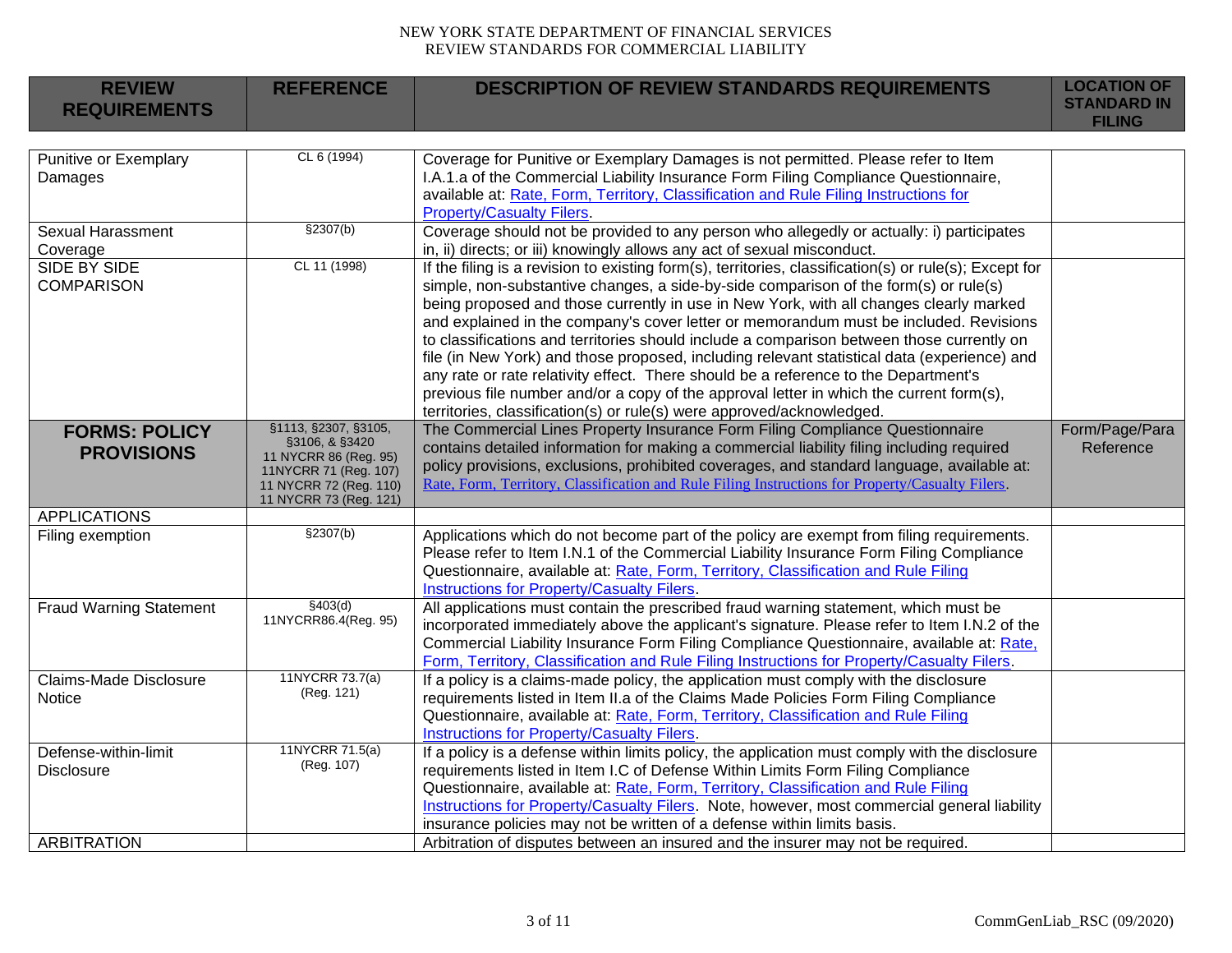| <b>REVIEW</b><br><b>REQUIREMENTS</b> | <b>REFERENCE</b> | <b>DESCRIPTION OF REVIEW STANDARDS REQUIREMENTS</b> | <b>LOCATION OF</b><br><b>STANDARD IN</b><br><b>FILING</b> |
|--------------------------------------|------------------|-----------------------------------------------------|-----------------------------------------------------------|
|                                      |                  |                                                     |                                                           |

| <b>BANKRUPTCY</b><br><b>PROVISIONS</b> |                                          |                                                                                                                                                                                           |  |
|----------------------------------------|------------------------------------------|-------------------------------------------------------------------------------------------------------------------------------------------------------------------------------------------|--|
| Insolvency or bankruptcy               | \$3420(a)(1)                             | A policy must contain a statement indicating that the insolvency or bankruptcy of the                                                                                                     |  |
| clause                                 |                                          | insured or the insured's estate does not relieve the obligations of the insurer. Please refer                                                                                             |  |
|                                        |                                          | to Item I.B.2 of the Commercial Liability Insurance Form Filing Compliance Questionnaire,                                                                                                 |  |
|                                        |                                          | available at: Rate, Form, Territory, Classification and Rule Filing Instructions for<br><b>Property/Casualty Filers.</b>                                                                  |  |
| <b>BLANK ENDORSEMENTS</b>              |                                          | Not permitted since a blank endorsement may change policy provisions without the proper                                                                                                   |  |
|                                        |                                          | approval by this Department. An exception may be made for a blank form if its usage is                                                                                                    |  |
|                                        |                                          | apparent based on the title/language of the form itself (such as a change in address form).                                                                                               |  |
|                                        |                                          | Forms containing check boxes with a space for language to be added are considered                                                                                                         |  |
|                                        |                                          | blank endorsements and are subject to these rules. Please refer to Item I.L of the                                                                                                        |  |
|                                        |                                          | Commercial Liability Insurance Form Filing Compliance Questionnaire, available at: Rate,                                                                                                  |  |
|                                        |                                          | Form, Territory, Classification and Rule Filing Instructions for Property/Casualty Filers.                                                                                                |  |
| <b>CANCELLATION &amp; NON-</b>         | §3426                                    | The Cancellation & Nonrenewal provisions apply to all commercial risk policies including                                                                                                  |  |
| <b>RENEWAL</b>                         | CL 14 (1986)                             | policies issued or issued for delivery in New York covering risks with multi-state locations                                                                                              |  |
|                                        | CL 11 (1989)<br>Supplement No 1 to CL 11 | where the insured is principally headquartered in New York or the policy provides that                                                                                                    |  |
|                                        | (1989)                                   | New York Law will govern. Please refer to the Commercial Lines Cancellation and                                                                                                           |  |
|                                        |                                          | Nonrenewal Form Filing Compliance Questionnaire for detailed cancellation and                                                                                                             |  |
|                                        |                                          | nonrenewal requirements, available at:                                                                                                                                                    |  |
|                                        |                                          | Rate, Form, Territory, Classification and Rule Filing Instructions for Property/Casualty Filers.                                                                                          |  |
| Notice of Cancellation                 | §3426(b), (c), (h)(2), (g) &             | The cancellation provisions must comply with the statutory requirements for the content of                                                                                                |  |
|                                        | (1)                                      | the notice (including loss information), proof of notice, special provisions, and time frame                                                                                              |  |
|                                        |                                          | for giving notice. Any notice which fails to include a provision required by Section 3426                                                                                                 |  |
|                                        |                                          | shall not be an effective notice of cancellation. Notice must be mailed/delivered to the first                                                                                            |  |
|                                        |                                          | name insured and to the insured's authorized agent or broker.  Please refer to Item I.A of                                                                                                |  |
|                                        |                                          | the Commercial Lines Cancellation and Nonrenewal Form Filing Compliance                                                                                                                   |  |
|                                        |                                          | Questionnaire, available at: Rate, Form, Territory, Classification and Rule Filing                                                                                                        |  |
|                                        |                                          | <b>Instructions for Property/Casualty Filers.</b>                                                                                                                                         |  |
| Notice of Non Renewal                  | $§3426(e), (g), (h)(2)$ & (I)            | The nonrenewal provisions must comply with the statutory requirements for the content of                                                                                                  |  |
|                                        |                                          | the notice (including loss information), proof of notice, special provisions, and time frame                                                                                              |  |
|                                        |                                          | for giving notice. Any notice which fails to include a provision required by Section 3426<br>shall not be an effective notice of nonrenewal. Notice must be mailed/delivered to the first |  |
|                                        |                                          | name insured and to the insured's authorized agent or broker. Please refer to Item I.B of                                                                                                 |  |
|                                        |                                          | the Commercial Lines Cancellation and Nonrenewal Form Filing Compliance                                                                                                                   |  |
|                                        |                                          | Questionnaire, available at: Rate, Form, Territory, Classification and Rule Filing                                                                                                        |  |
|                                        |                                          | Instructions for Property/Casualty Filers.                                                                                                                                                |  |
|                                        |                                          |                                                                                                                                                                                           |  |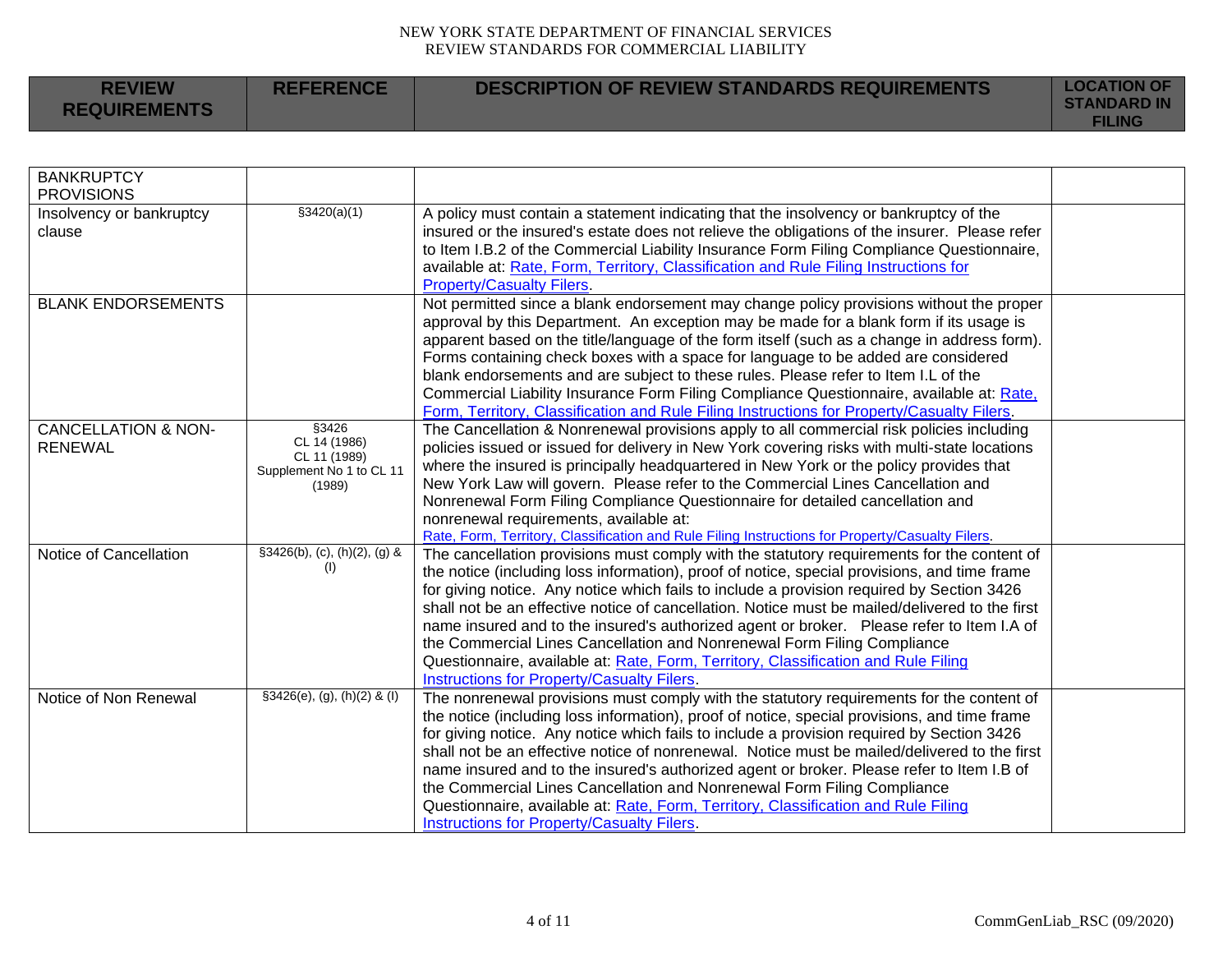| <b>REVIEW</b><br><b>REQUIREMENTS</b>                                            | <b>REFERENCE</b>                               | <b>DESCRIPTION OF REVIEW STANDARDS REQUIREMENTS</b>                                                                                                                                                                                                                                                                                                                                                                                                                                                                                                                                                                                                 | <b>LOCATION OF</b><br><b>STANDARD IN</b><br><b>FILING</b> |
|---------------------------------------------------------------------------------|------------------------------------------------|-----------------------------------------------------------------------------------------------------------------------------------------------------------------------------------------------------------------------------------------------------------------------------------------------------------------------------------------------------------------------------------------------------------------------------------------------------------------------------------------------------------------------------------------------------------------------------------------------------------------------------------------------------|-----------------------------------------------------------|
|                                                                                 |                                                |                                                                                                                                                                                                                                                                                                                                                                                                                                                                                                                                                                                                                                                     |                                                           |
| <b>Required Policy Period</b>                                                   | $$3426(a)(2)$ & (d)(2)                         | A required policy period means a period of one year from the date as of which a covered<br>policy is renewed or first issued. A policy issued for less than one year must be in<br>compliance with statutory reasons outlined in §3426(d)(2). Please refer to Item II of the<br>Commercial Lines Cancellation and Nonrenewal Form Filing Compliance Questionnaire,<br>available at: Rate, Form, Territory, Classification and Rule Filing Instructions for<br><b>Property/Casualty Filers.</b>                                                                                                                                                      |                                                           |
| Permissible Reasons for<br>Cancellation                                         | $§3426(b), (c)$ & $(h)$                        | A policy may be cancelled for any valid underwriting reason during the first 60 days a<br>policy is in force. After the first 60 days, reasons for cancellation are limited to statutory<br>references. Please refer to Item I.A. 2 of the Commercial Lines Cancellation and<br>Nonrenewal Form Filing Compliance Questionnaire, available at: Rate, Form, Territory,<br>Classification and Rule Filing Instructions for Property/Casualty Filers.                                                                                                                                                                                                  |                                                           |
| Permissible Reasons for<br>Non Renewal                                          | $$3426(e)$ & (h)                               | A valid underwriting reason must be specifically listed in notice. Please refer to the<br>Commercial Lines Cancellation and Nonrenewal Form Filing Compliance Questionnaire,<br>available at: Rate, Form, Territory, Classification and Rule Filing Instructions for<br><b>Property/Casualty Filers.</b>                                                                                                                                                                                                                                                                                                                                            |                                                           |
| <b>Conditional Renewal</b>                                                      | \$3426(e)(1)(B)                                | A conditional renewal notice is required for any change in the policy less favorable to the<br>policyholder. Such notice must contain the specific reason or reasons for conditional<br>renewal and must comply with the statutory requirements for the content of the notice<br>(including loss information), proof of notice, special provisions, and time frame for giving<br>notice. Please refer to Item I.B.2 and I.B.3 of the Commercial Lines Cancellation and<br>Nonrenewal Form Filing Compliance Questionnaire, available at: Rate, Form, Territory,<br><b>Classification and Rule Filing Instructions for Property/Casualty Filers.</b> |                                                           |
| <b>Policy Extension</b>                                                         | \$3426(e)(6)                                   | Aggregate Limit for expiring policy is increased in proportion to any policy extension as a<br>result of late notice. Please refer to Item II. 2 of the Commercial Lines Cancellation and<br>Nonrenewal Form Filing Compliance Questionnaire, available at: Rate, Form, Territory,<br>Classification and Rule Filing Instructions for Property/Casualty Filers.                                                                                                                                                                                                                                                                                     |                                                           |
| Suspension                                                                      | \$3426(m)                                      | A suspension of coverage shall not be considered a cancellation of coverage                                                                                                                                                                                                                                                                                                                                                                                                                                                                                                                                                                         |                                                           |
| <b>CLAIMS MADE</b>                                                              | §2307(b); 11NYCRR73<br>(Reg. 121)              | The Claims-Made Policies Form Filing Compliance Questionnaire contains detailed<br>information for making a Claims Made filing, available at:<br>Rate, Form, Territory, Classification and Rule Filing Instructions for Property/Casualty Filers.                                                                                                                                                                                                                                                                                                                                                                                                   |                                                           |
| <b>Commercial General Liability</b><br>policies issued on claims-<br>made basis | 11NYCRR73.2(c), (d), (e)<br>and (f) (Reg. 121) | Commercial General Liability policies cannot be written on a claims-made basis except<br>otherwise permitted by Regulation 121.                                                                                                                                                                                                                                                                                                                                                                                                                                                                                                                     |                                                           |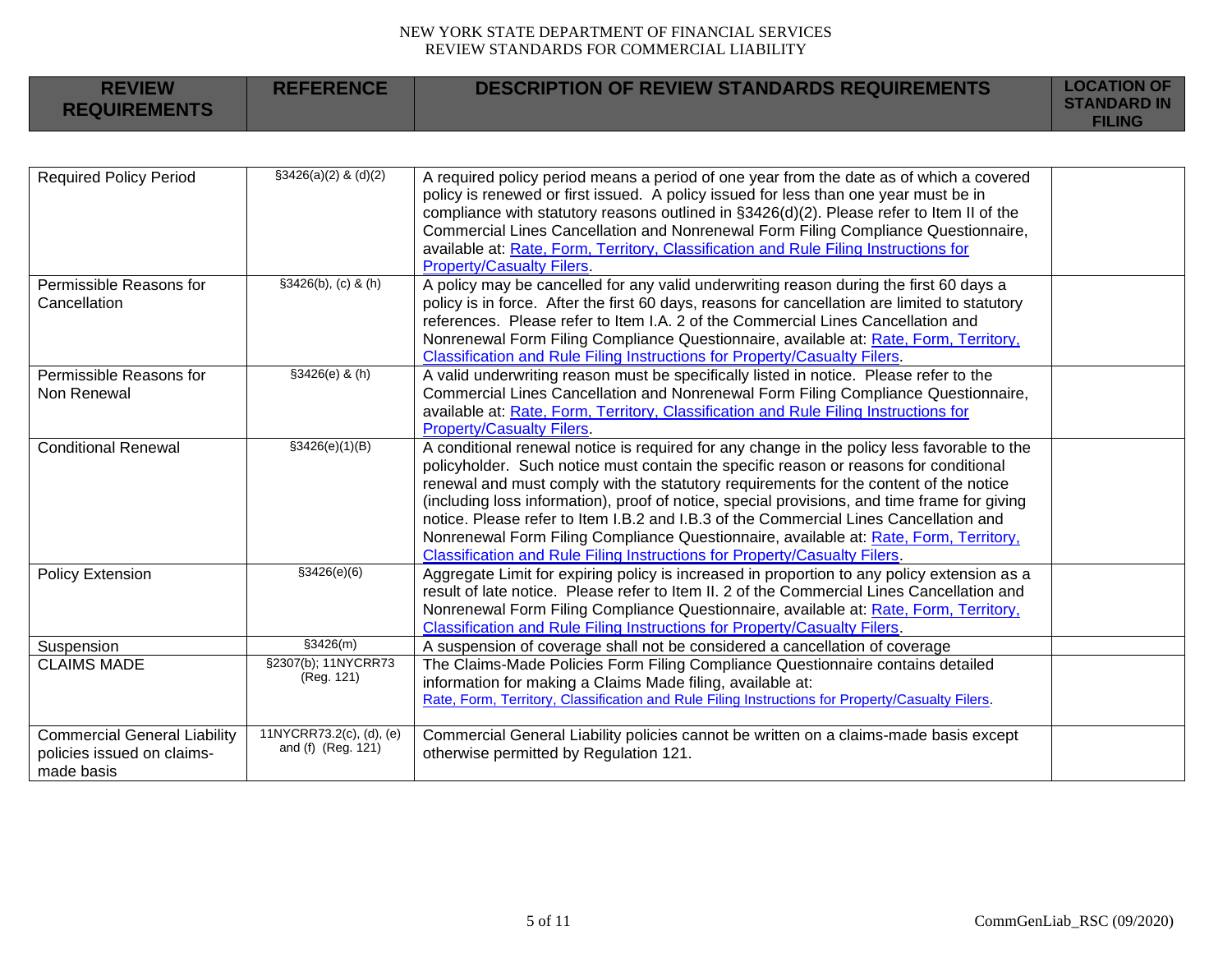| <b>REVIEW</b><br><b>REQUIREMENTS</b> | <b>REFERENCE</b> | <b>DESCRIPTION OF REVIEW STANDARDS REQUIREMENTS</b> | <b>LOCATION OF</b><br><b>STANDARD IN</b><br><b>FILING</b> |
|--------------------------------------|------------------|-----------------------------------------------------|-----------------------------------------------------------|
|--------------------------------------|------------------|-----------------------------------------------------|-----------------------------------------------------------|

| <b>DEFENSE</b>                          |                                               |                                                                                                                                                                                                                                                                                                                                                                                                                                                                                                                                                                                                                                                                                                                                                                                                                           |  |
|-----------------------------------------|-----------------------------------------------|---------------------------------------------------------------------------------------------------------------------------------------------------------------------------------------------------------------------------------------------------------------------------------------------------------------------------------------------------------------------------------------------------------------------------------------------------------------------------------------------------------------------------------------------------------------------------------------------------------------------------------------------------------------------------------------------------------------------------------------------------------------------------------------------------------------------------|--|
| Duty to Defend<br>Defense-Within-Limits | 11NYCRR 71 (Reg. 107)                         | The insurer has the duty to defend all claims to which the policy applies. A defense must<br>be provided even if allegations are groundless, false or fraudulent. A complete defense<br>must be provided for a claim, which involves both covered and uncovered allegations, and<br>no allocation of defense costs is permitted. Additionally, provision must be made for the<br>orderly transfer of defense duties when the limit of liability is used up in the payment of<br>judgments or settlements. Please refer to Item I.C of the Commercial Liability Insurance<br>Form Filing Compliance Questionnaire, available at: Rate, Form, Territory, Classification<br>and Rule Filing Instructions for Property/Casualty Filers.<br>Please refer to the Defense Within Limits Compliance Questionnaire for the minimum |  |
|                                         |                                               | provisions, disclosure requirements, and limitations of coverage, available at: Rate, Form,<br>Territory, Classification and Rule Filing Instructions for Property/Casualty Filers.                                                                                                                                                                                                                                                                                                                                                                                                                                                                                                                                                                                                                                       |  |
| <b>Legal Services Insurance</b>         | §1113(a)(29) & §1116<br>11NYCRR262 (Reg. 162) | Legal Services Insurance means insurance providing legal services or reimbursement of<br>the cost of legal services. (Please note that pursuant to Section 262.10(d) of Department<br>Regulation 161, when legal services insurance is written as part of a liability policy, it shall<br>be written on a "pay on behalf" basis, except for a policy of directors and officers<br>insurance, which may be written on an "indemnification" basis.) Please refer to the Legal<br>Services Compliance Questionnaire for additional requirements available at:<br>Rate, Form, Territory, Classification and Rule Filing Instructions for Property/Casualty Filers.                                                                                                                                                            |  |
| <b>DEFINITIONS</b>                      |                                               |                                                                                                                                                                                                                                                                                                                                                                                                                                                                                                                                                                                                                                                                                                                                                                                                                           |  |
| <b>Bodily Injury</b>                    |                                               | If the policy covers Bodily Injury, and that definition does not include mental anguish that<br>results from a wrongful act, some form of rate relief must be given. Please refer to Item<br>I.E of the Commercial Liability Insurance Form Filing Compliance Questionnaire, available<br>at: Rate, Form, Territory, Classification and Rule Filing Instructions for Property/Casualty<br>Filers.                                                                                                                                                                                                                                                                                                                                                                                                                         |  |
| Loading & Unloading                     | \$2307(b)                                     | The term "Loading & Unloading" must remain undefined. Please refer to Item I.J of the<br>Commercial Liability Insurance Form Filing Compliance Questionnaire, available at: Rate,<br>Form, Territory, Classification and Rule Filing Instructions for Property/Casualty Filers.                                                                                                                                                                                                                                                                                                                                                                                                                                                                                                                                           |  |
| Personal Injury                         | \$1113(a)(13)                                 | If the policy provides coverage for Personal Injury, such policy must include the provisions<br>of §1113(a)(13). Please refer to Item I.d of the Commercial Liability Insurance Form Filing<br>Compliance Questionnaire, available at: Rate, Form, Territory, Classification and Rule<br><b>Filing Instructions for Property/Casualty Filers.</b>                                                                                                                                                                                                                                                                                                                                                                                                                                                                         |  |
| <b>EXCESS COVERAGE</b>                  |                                               | 1) If the self-insured retention is \$10,000 or greater, the consent of the insured to settle a<br>claim is required for claims falling within the self-insured retention; 2) the insured should<br>have the right to select counsel for claims within the self-insured retention; 3) the<br>company cannot require an insured to contract with a particular claims adjustment<br>service; 4) For the above items, endorsements must be attached to the policy indicating<br>the policyholder understands and consents to the requirements.                                                                                                                                                                                                                                                                               |  |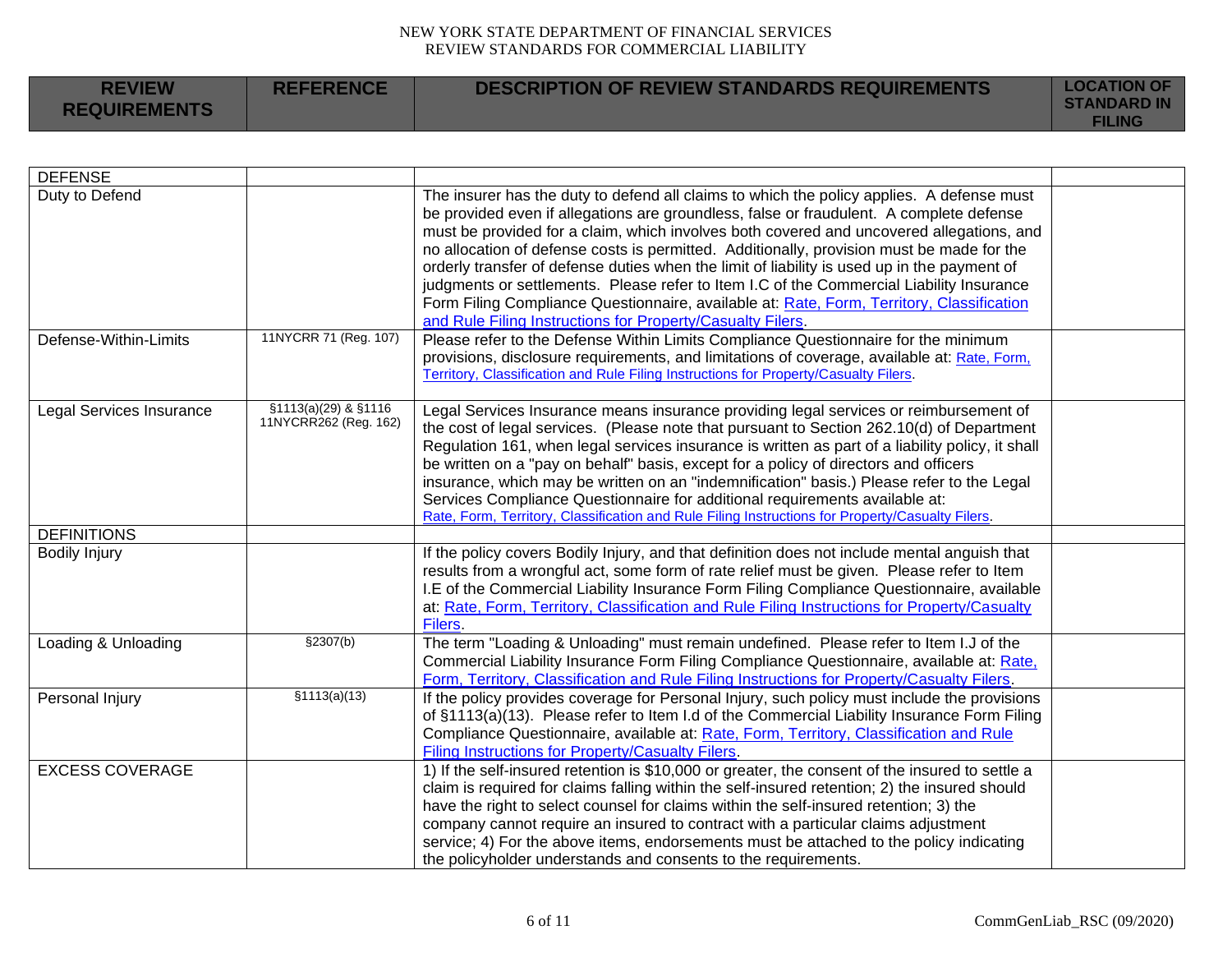| <b>REVIEW</b><br><b>REQUIREMENTS</b> | <b>REFERENCE</b> | <b>DESCRIPTION OF REVIEW STANDARDS REQUIREMENTS</b> | <b>LOCATION OF</b><br><b>STANDARD IN</b><br><b>FILING</b> |
|--------------------------------------|------------------|-----------------------------------------------------|-----------------------------------------------------------|
|--------------------------------------|------------------|-----------------------------------------------------|-----------------------------------------------------------|

| <b>FORMS MISCELLANEOUS</b>               |                                                         |                                                                                                                                                                                                                                                                                                                                                                                                                                                                                                                                                                                                                                                                                                                 |  |
|------------------------------------------|---------------------------------------------------------|-----------------------------------------------------------------------------------------------------------------------------------------------------------------------------------------------------------------------------------------------------------------------------------------------------------------------------------------------------------------------------------------------------------------------------------------------------------------------------------------------------------------------------------------------------------------------------------------------------------------------------------------------------------------------------------------------------------------|--|
| <b>Numbered Forms</b>                    | \$2307(b)                                               | All policy forms and endorsements filed with the Department must include an identification<br>number. Please refer to Item I.M of the Commercial Liability Insurance Form Filing<br>Compliance Questionnaire, available at: Rate, Form, Territory, Classification and Rule<br>Filing Instructions for Property/Casualty Filers.                                                                                                                                                                                                                                                                                                                                                                                 |  |
| <b>Unlicensed Companies</b>              | \$2307(b)                                               | All policy forms and endorsements filed with the Department may only include the names<br>of insurers licensed in the State of New York. Please refer to Item I.K of the Commercial<br>Liability Insurance Form Filing Compliance Questionnaire, available at: Rate, Form,<br>Territory, Classification and Rule Filing Instructions for Property/Casualty Filers.                                                                                                                                                                                                                                                                                                                                              |  |
| <b>FICTITIOUS GROUPS</b>                 | §3435<br>11NYCRR301 (Reg. 134)<br>11NYCRR153 (Reg. 135) | The provisions of §3435 and Regulations 134 and 135 do not permit fictitious groups.<br>The issuance of group property & casualty insurance is limited to either not-for-profit or<br>municipality insureds, or purchasing groups formed under the Federal Liability Risk<br>Retention Act of 1986 or quasi-group policies through a mass merchandising, safety<br>group or similar program, in connection with State law or a Federal purchasing group.                                                                                                                                                                                                                                                        |  |
| <b>GROUP POLICIES</b>                    | §3435<br>11NYCRR301 (Reg. 134)<br>11NYCRR153 (Reg. 135) | The provisions of §3435 and Regulations 134 and 135 do not permit fictitious groups.<br>The issuance of group property & casualty insurance is limited to either not-for-profit or<br>municipality insureds, or purchasing groups formed under the Federal Liability Risk<br>Retention Act of 1986 or quasi-group policies through a mass merchandising, safety<br>group or similar program, in connection with State law or a Federal purchasing group.<br>Group policies must comply with the provisions of Regulations 134 & 135 including the<br>following: general requirements, group policy minimum standards, premium collection and<br>payment, dividend plans and form and rate filings requirements. |  |
| <b>LIMITS</b>                            |                                                         |                                                                                                                                                                                                                                                                                                                                                                                                                                                                                                                                                                                                                                                                                                                 |  |
| <b>Policy Limits</b><br><b>Sublimits</b> |                                                         | If there are sublimits the policy should highlight that fact, and if the policy is written on a<br>Defense Within Limit basis the sublimit cannot be less than the minimum limit required for<br>policies written on that basis.                                                                                                                                                                                                                                                                                                                                                                                                                                                                                |  |
| <b>LOSS SETTLEMENT</b>                   |                                                         |                                                                                                                                                                                                                                                                                                                                                                                                                                                                                                                                                                                                                                                                                                                 |  |
| <b>Action Against Company</b>            | §3420(a)(2) & §3420(b)                                  | If judgment against an insured is not satisfied within 30 days, an action can be brought<br>against an insurer. Furthermore, the judgment clause may not include the requirement<br>that judgment be "final" or obtained "after actual trial." Please refer to Item I.B of the<br>Commercial Liability Insurance Form Filing Compliance Questionnaire, available at: Rate,<br>Form, Territory, Classification and Rule Filing Instructions for Property/Casualty Filers.                                                                                                                                                                                                                                        |  |
| <b>After Market Parts</b>                |                                                         |                                                                                                                                                                                                                                                                                                                                                                                                                                                                                                                                                                                                                                                                                                                 |  |
| Deductibles                              | 11NYCRR71 (Reg. 107)                                    | If deductible is applied against defense costs, policy must comply with Reg. 107.                                                                                                                                                                                                                                                                                                                                                                                                                                                                                                                                                                                                                               |  |
| <b>Loss Valuations</b>                   |                                                         |                                                                                                                                                                                                                                                                                                                                                                                                                                                                                                                                                                                                                                                                                                                 |  |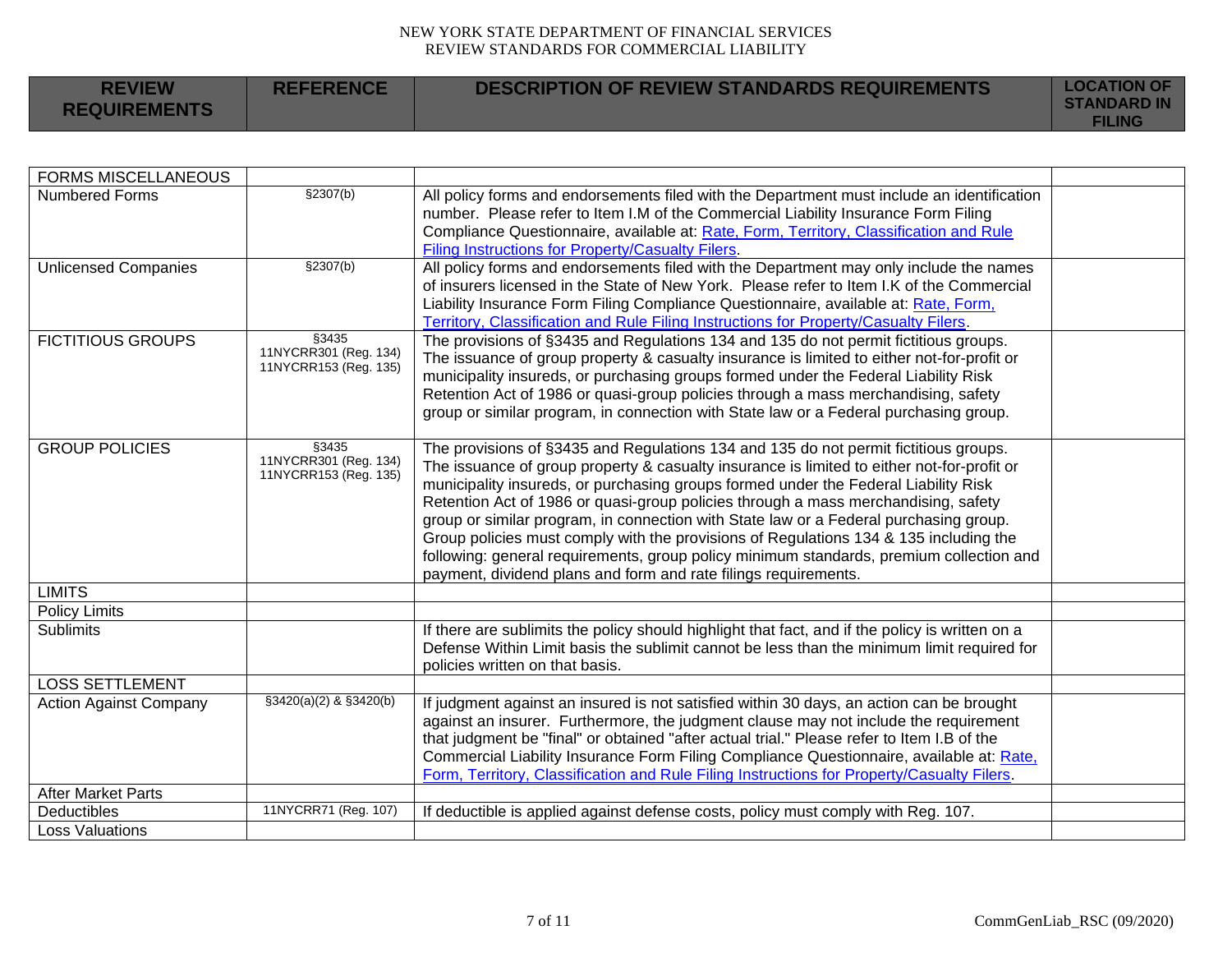| <b>REVIEW</b><br><b>REQUIREMENTS</b>                         | <b>REFERENCE</b>             | <b>DESCRIPTION OF REVIEW STANDARDS REQUIREMENTS</b>                                                                                                                                                                                                                                                                                                                                                                                                                                                                                      | <b>LOCATION OF</b><br><b>STANDARD IN</b><br><b>FILING</b> |
|--------------------------------------------------------------|------------------------------|------------------------------------------------------------------------------------------------------------------------------------------------------------------------------------------------------------------------------------------------------------------------------------------------------------------------------------------------------------------------------------------------------------------------------------------------------------------------------------------------------------------------------------------|-----------------------------------------------------------|
|                                                              |                              |                                                                                                                                                                                                                                                                                                                                                                                                                                                                                                                                          |                                                           |
| Notification of Claim                                        | $$3420(a)(3)(4)(5)$ &(6)     | The policy must contain the various liability provisions set forth in Section 3420<br>$(a)(3)(4)(5)$ and $(6)$ . Please refer to Paragraph I.B of the Commercial Liability Insurance<br>Form Filing Compliance Questionnaire, available at: Rate, Form, Territory, Classification<br>and Rule Filing Instructions for Property/Casualty Filers.                                                                                                                                                                                          |                                                           |
| <b>MEDICAL PAYMENTS</b>                                      |                              |                                                                                                                                                                                                                                                                                                                                                                                                                                                                                                                                          |                                                           |
| <b>OTHER INSURANCE</b>                                       | §2303                        | Policy provisions which indicate that in the event an occurrence is covered by more than<br>one policy issued by an insurer or its affiliates, only the highest limit of liability among all<br>policies will apply to the claim, are not permitted. Please refer to Item I.I of the<br>Commercial Liability Insurance Form Filing Compliance Questionnaire, available at: Rate,<br>Form, Territory, Classification and Rule Filing Instructions for Property/Casualty Filers.                                                           |                                                           |
| <b>SUBROGATION</b>                                           |                              |                                                                                                                                                                                                                                                                                                                                                                                                                                                                                                                                          |                                                           |
| <b>OTHER PROVISIONS</b>                                      |                              |                                                                                                                                                                                                                                                                                                                                                                                                                                                                                                                                          |                                                           |
| PARTICIPATING POLICIES                                       | §4106                        | A participating policy provision is not required. However, when the provision is included,<br>the board of directors may make reasonable classifications of policies in order to issue<br>payment of dividends. Such classifications must be filed for approval and be fair and not<br>unfairly discriminatory.                                                                                                                                                                                                                          |                                                           |
| PREMIUM AUDIT                                                | 11 NYCRR161.10<br>(Reg. 129) | Audit to determine the final premium must be conducted within 180 days after expiration<br>of the policy and such audit requirement may only be waived for reasons specified in the<br>regulation.                                                                                                                                                                                                                                                                                                                                       |                                                           |
| PRIOR ACT COVERAGE<br><b>FOR OCCURRENCE</b><br><b>POLICY</b> |                              | It is only permitted to be written if 1) No coverage for known claims, 2) Provided only to<br>insureds switching from claims-made policy and is not available to an insured with an<br>uninsured prior acts exposure, 3) Once purchased, must survive termination of the<br>occurrence policy.                                                                                                                                                                                                                                           |                                                           |
| <b>VICARIOUS LIABILITY</b>                                   | CL 6 (1994)                  | The Department permits coverage for claims of vicarious liability regardless of whether<br>the underlying wrong is intentional or not.                                                                                                                                                                                                                                                                                                                                                                                                   |                                                           |
| <b>VOIDANCE</b>                                              | §3105 & §3106                | May not void a policy unless the misrepresentation is material. No misrepresentation<br>shall be deemed material unless knowledge by the insurer of the facts misrepresented<br>would have led to a refusal by the insurer to make such contract. Please refer to Item I.H<br>of the Commercial Liability Insurance Form Filing Compliance Questionnaire, available at:<br>Rate, Form, Territory, Classification and Rule Filing Instructions for Property/Casualty Filers.                                                              |                                                           |
| <b>WARRANTIES</b>                                            | §3106                        | A breach of warranty shall not void a policy unless the breach of warranty is material.                                                                                                                                                                                                                                                                                                                                                                                                                                                  |                                                           |
| <b>WORLDWIDE COVERAGE</b>                                    |                              | If a policy provides for a duty to defend, in provisions where the company states it has no<br>duty to defend suits brought in foreign countries, the company must state the specific<br>reasons why it does not wish to defend (i.e. if the insurer lacks the expertise to defend in<br>the foreign country, or if the insurer is not permitted by law to defend in such foreign<br>country.) In such situations, the policy must specify that the insurer must reimburse the<br>insured for the defense expenses the insured incurred. |                                                           |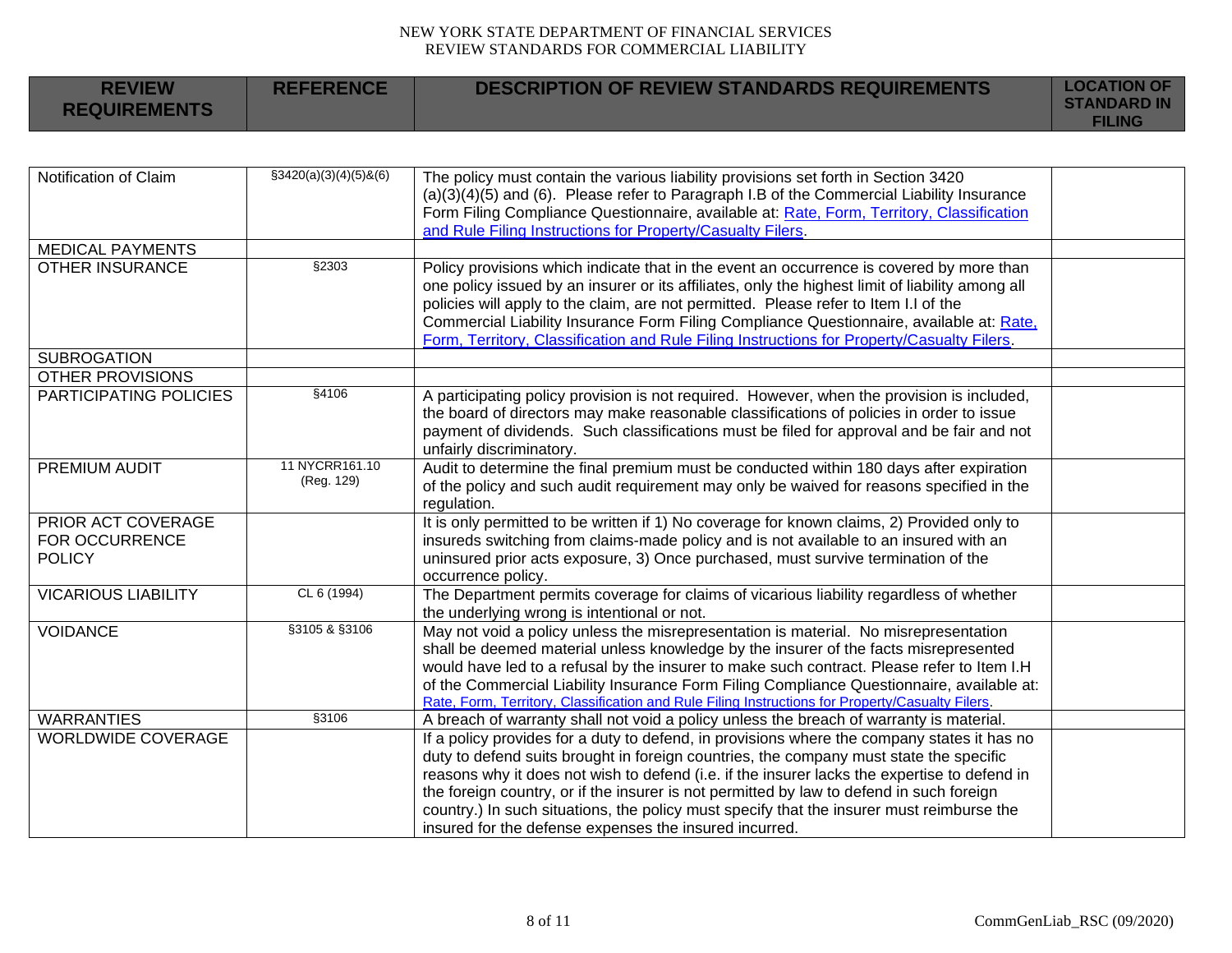| <b>REVIEW</b><br><b>REQUIREMENTS</b>                            | <b>REFERENCE</b>                                                      | <b>DESCRIPTION OF REVIEW STANDARDS REQUIREMENTS</b>                                                                                                                                                                                                                                                                                                                                                                                                                                                                                                                                                                                                                                                                                                                                                                                                                                            | <b>LOCATION OF</b><br><b>STANDARD IN</b><br><b>FILING</b> |
|-----------------------------------------------------------------|-----------------------------------------------------------------------|------------------------------------------------------------------------------------------------------------------------------------------------------------------------------------------------------------------------------------------------------------------------------------------------------------------------------------------------------------------------------------------------------------------------------------------------------------------------------------------------------------------------------------------------------------------------------------------------------------------------------------------------------------------------------------------------------------------------------------------------------------------------------------------------------------------------------------------------------------------------------------------------|-----------------------------------------------------------|
| <b>RATES &amp; RATING</b><br><b>PLANS</b>                       | §2304 & §2344<br>11NYCRR161 (Reg. 129)<br>CL 5 (2009)                 | All rates, rating plans, and rating rules filings must be submitted in accordance with the<br>instructions of Circular Letter No.5 (2009) which outlines the new mandatory filing<br>procedures effective March 10, 2009. These procedures contain the minimum required<br>information that must accompany all rate, rating plan, and rating rule filings. Rate filings<br>must include appropriate supporting information as outlined in the Rate Filing Sequence<br>Checklist. Please note the relevant requirements contained in Section 2304 of the New<br>York Insurance Law. For commercial lines filings subject to flex-rating under Section<br>2344, please also refer to Regulation 129 (11 NYCRR 161). Please refer to the following<br>web site for additional information at:<br>Rate, Form, Territory, Classification and Rule Filing Instructions for Property/Casualty Filers. | Form/Page/Para<br>Reference                               |
| <b>Adoptions Of Rate Service</b><br>Organizations (RSO) Filings |                                                                       |                                                                                                                                                                                                                                                                                                                                                                                                                                                                                                                                                                                                                                                                                                                                                                                                                                                                                                |                                                           |
| Me Too Filings                                                  | §2306<br>11 NYCRR 161.7<br>(Reg. 129)                                 | The insurer may discharge its rate filing obligation by giving notice that it uses rates and<br>rate information prepared by a designated rate service organization. Please refer to<br>Regulation 129 for the filing of rates and the relation and role of rates published by a rate<br>service organization and the Department's web site for additional filing information at:<br>Rate, Form, Territory, Classification and Rule Filing Instructions for Property/Casualty Filers.                                                                                                                                                                                                                                                                                                                                                                                                          |                                                           |
| CONSENT-TO-RATE                                                 | §2309                                                                 | The application for an excess rate is subject to prior approval. In addition, the application<br>must include the insured's reasons and the application must be signed by the insured.                                                                                                                                                                                                                                                                                                                                                                                                                                                                                                                                                                                                                                                                                                         |                                                           |
| <b>CREDIT SCORING AND</b><br><b>REPORTS</b>                     |                                                                       | The use of credit scoring and reports is limited to the initial underwriting and/or initial tier<br>placement of the risk.                                                                                                                                                                                                                                                                                                                                                                                                                                                                                                                                                                                                                                                                                                                                                                     |                                                           |
| <b>INDIVIDUAL RISK RATING</b>                                   | \$2305<br>11NYCRR161.12<br>(Reg. 129)                                 | Individual Risk Submissions not subject to prior approval shall not filed with the<br>Department. All such information shall be retained in the insurer's individual underwriting<br>file for each policy issued for a period of five years from the date of first issuance of such<br>policy.                                                                                                                                                                                                                                                                                                                                                                                                                                                                                                                                                                                                 |                                                           |
| Prior approval                                                  | CL 4 (1996)                                                           | All Individual Risk Submissions subject to prior approval form must include Form<br>129-C.doc, available at: Rate, Form, Territory, Classification and Rule Filing Instructions<br>for Property/Casualty Filers.                                                                                                                                                                                                                                                                                                                                                                                                                                                                                                                                                                                                                                                                               |                                                           |
| <b>PRICING</b>                                                  | §2304 & §2344<br>11NYCRR161 (Reg. 129)<br>CL 19 (1992)<br>CL 4 (1996) | The following web site contains the mandatory filing procedures:<br>Rate, Form, Territory, Classification and Rule Filing Instructions for Property/Casualty Filers.                                                                                                                                                                                                                                                                                                                                                                                                                                                                                                                                                                                                                                                                                                                           |                                                           |
| Audit Provisions/premium<br><b>Audit Rules</b>                  |                                                                       | Indicate if the filing includes an audit provision and/or a premium audit rule. If so, an audit<br>to determine final premium for policies under which the initial premium is based on an<br>estimate of the insured's exposure base must comply with Section 161.10 of Regulation<br>129. The provision/rule must clearly demonstrate compliance.                                                                                                                                                                                                                                                                                                                                                                                                                                                                                                                                             |                                                           |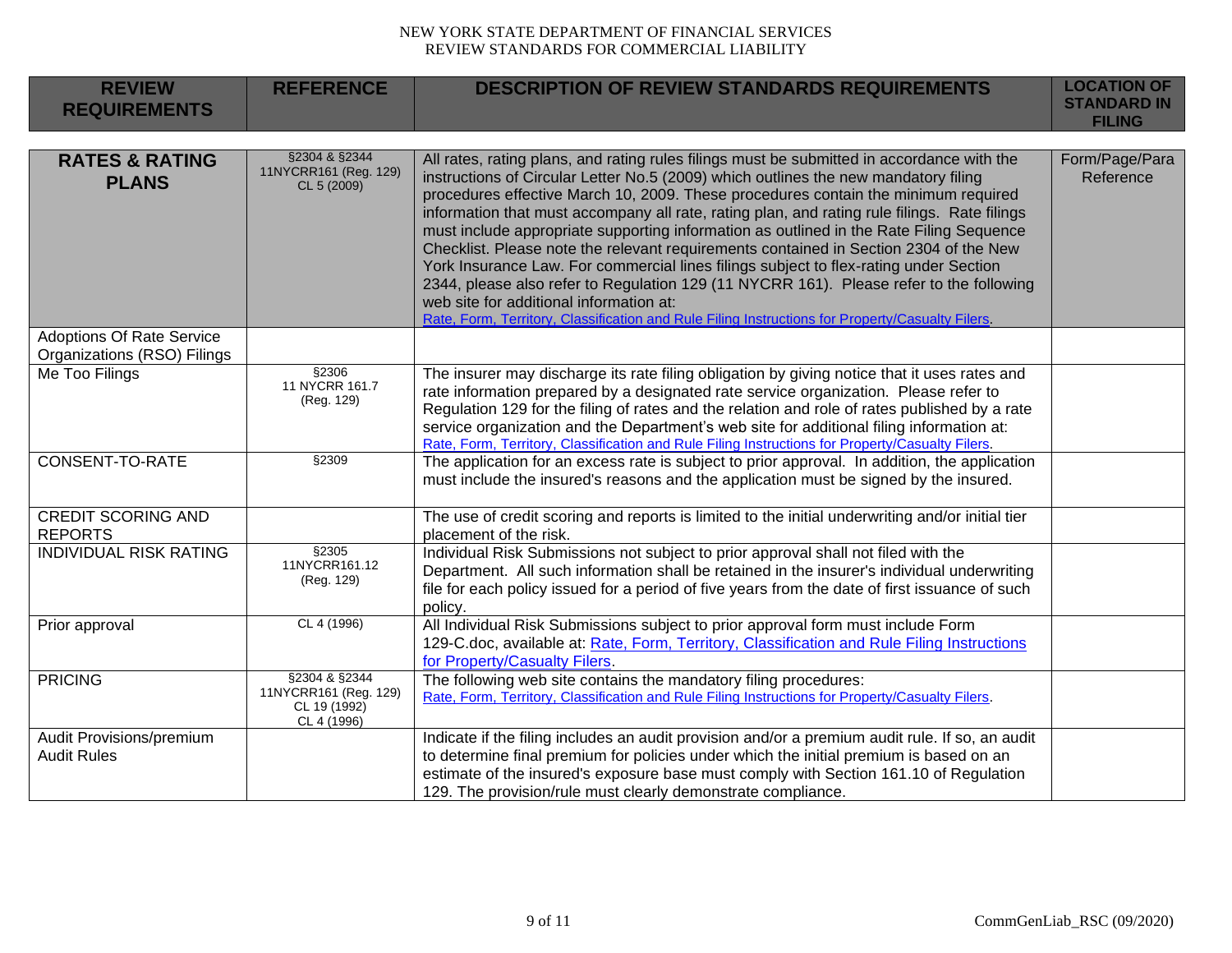| <b>REVIEW</b><br><b>REQUIREMENTS</b> | <b>REFERENCE</b>            | <b>DESCRIPTION OF REVIEW STANDARDS REQUIREMENTS</b>                                                                      | <b>LOCATION OF</b><br><b>STANDARD IN</b><br><b>FILING</b> |
|--------------------------------------|-----------------------------|--------------------------------------------------------------------------------------------------------------------------|-----------------------------------------------------------|
|                                      |                             |                                                                                                                          |                                                           |
| Minimum Premium Rules                |                             | Minimum Premium Rules- the submission should evidence the relationship between the                                       |                                                           |
|                                      |                             | amount charged as a minimum premium and the costs associated with producing the                                          |                                                           |
|                                      |                             | policy or coverage. Return Premium/Minimum Earned Premium Rules - the submission                                         |                                                           |
|                                      |                             | should specify that the policy will be pro-rated or short-rated due to mid-term termination                              |                                                           |
|                                      |                             | of the policy. Premium may be considered fully earned only for policies insuring special                                 |                                                           |
|                                      |                             | events that are only a few days in length.                                                                               |                                                           |
| <b>Multi Tiering</b>                 |                             | Eligibility requirements for each tier must be submitted. The tier eligibility requirements                              |                                                           |
|                                      |                             | must be specific and mutually exclusive, so that no insured would be eligible for more                                   |                                                           |
|                                      |                             | than one tier. The rate effects of the tier eligibility requirements should not be duplicated in                         |                                                           |
|                                      |                             | any rating plans. Justification must be provided for the rate differential for each tier.                                |                                                           |
| <b>Payment Plans</b>                 |                             | Payment plans are outside of the rating structure, and do not have to be filed with the                                  |                                                           |
|                                      |                             | Department or included as part of the manual rates.                                                                      |                                                           |
| <b>Renewal Discounts</b>             |                             | Renewal Discounts or credits due to the insured's longevity with the company are not                                     |                                                           |
|                                      |                             | permitted for Commercial Liability coverage.                                                                             |                                                           |
| Service Charges                      |                             | Late payment fees, reinstatement fees, and premium installment fees are to be classified                                 |                                                           |
|                                      |                             | as service fees that are outside of the rating structure, and do not have to be filed with the                           |                                                           |
|                                      |                             | Department or included as part of the manual rates.                                                                      |                                                           |
| <b>RATING PLAN</b>                   | §2344<br>11NYCRR161.8 (Reg. | Rating plans are subject to prior approval. Even if the insurer is adopting a rating plan                                |                                                           |
| <b>REQUIREMENTS</b>                  | 129)                        | from a Rate Service Organization (RSO) without modification, such plan is subject to the<br>prior approval requirements. |                                                           |
| <b>Composite Rating</b>              |                             | For rating plan rules and standards, please refer to Regulation 129 and item RP-1 and                                    |                                                           |
|                                      |                             | RP-2 of the Rate Filing Sequence Checklist, available at: Rate, Form, Territory,                                         |                                                           |
|                                      |                             | Classification and Rule Filing Instructions for Property/Casualty Filers.                                                |                                                           |
| <b>Expense Reduction Plan</b>        |                             | For rating plan rules and standards, please refer to Regulation 129 and item RP-1 and                                    |                                                           |
|                                      |                             | RP-2 of the Rate Filing Sequence Checklist, available at: Rate, Form, Territory,                                         |                                                           |
|                                      |                             | Classification and Rule Filing Instructions for Property/Casualty Filers.                                                |                                                           |
|                                      |                             |                                                                                                                          |                                                           |
| <b>Experience Rating</b>             |                             | For rating plan rules and standards, please refer to Regulation 129 and item RP-1, RP-2                                  |                                                           |
|                                      |                             | and RP-3 of the Rate Filing Sequence Checklist, available at: Rate, Form, Territory,                                     |                                                           |
|                                      |                             | <b>Classification and Rule Filing Instructions for Property/Casualty Filers.</b>                                         |                                                           |
| Loss Rating                          |                             | For rating plan rules and standards, please refer to Regulation 129 and item RP-1 and                                    |                                                           |
|                                      |                             | RP-2 of the Rate Filing Sequence Checklist, available at: Rate, Form, Territory,                                         |                                                           |
|                                      |                             | Classification and Rule Filing Instructions for Property/Casualty Filers.                                                |                                                           |
|                                      |                             |                                                                                                                          |                                                           |
| <b>Retrospective Rating</b>          |                             | For rating plan rules and standards, please refer to Regulation 129 and item RP-1 and                                    |                                                           |
|                                      |                             | RP-2 of the Rate Filing Sequence Checklist, available at: Rate, Form, Territory,                                         |                                                           |
|                                      |                             | Classification and Rule Filing Instructions for Property/Casualty Filers.                                                |                                                           |
|                                      |                             |                                                                                                                          |                                                           |